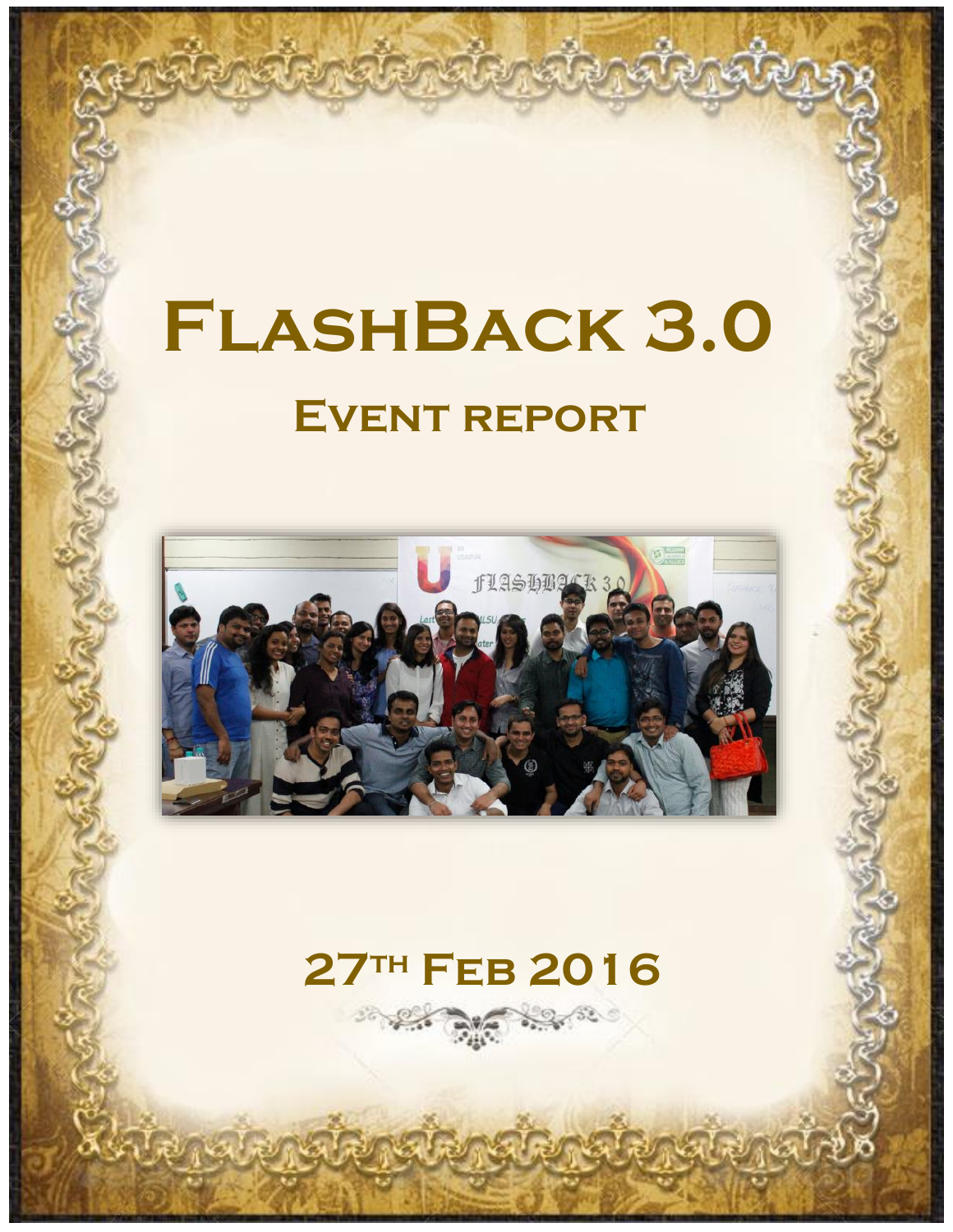#### **FlashBack 3.0 – The Alumni Meet of IIM Udaipur**

A4, officially the Alumni and Allies Association of IIM Udaipur organized the third edition of its annual alumni meet FLASHBACK 3.0 on 27<sup>th</sup> February 2016. Theme of this alumni meet was **"The Last Reunion in MLSU Campus – My Alma Mater"**.

The meet was instrumental in fostering the interaction between the alumni and the IIMU fraternity and maintain and promote alumni participation in the development of institution.

#### **Activities**

#### **Welcome Address (1030 hrs. to 1130 hrs.)**

FlashBack kick started with welcome address by our dear director, Prof. Janat Shah, where he shared his insights about how IIMU is growing at rapid pace and making difference in the education industry. He also shared his long term vision about how he hopes IIMU will climb up the ladder and demonstrate excellence.



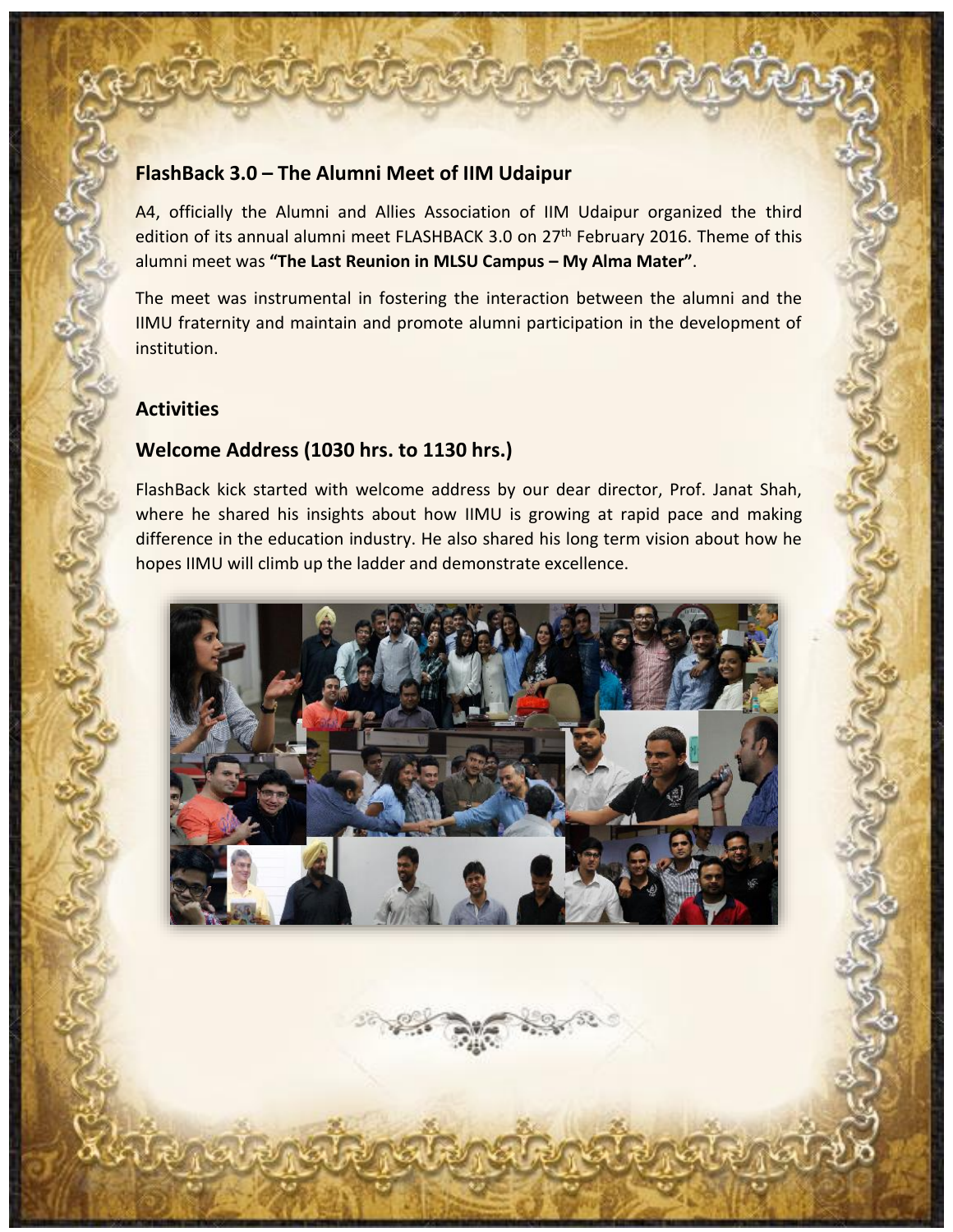Prof. Arun Singhal unveiled "**My Journey as an Entrepreneur"** – the magazine with alums who have made their mark in entrepreneurial world. This magazine is a new initiative of Team A4 to motivate budding entrepreneurs and saluting the alums who have not taken the beaten path and followed their hearts. [\(Download](https://drive.google.com/open?id=0B6X-i0_thOVGRnBuT1RMeERkNDA) Magazine)

Parikshit Kapila, the president of society (soon to be registered) concluded the welcome address by vote of thanks.

#### **Annual General Meeting (1130 hrs. to 1230 hrs.)**

The Annual General Meeting started with investiture ceremony of new Secretary, **Tarun Sharma** and Joint Secretary, **Swapnil Verma** of Alumni cell and introduction of junior members of Alumni Cell- Team A4 by outgoing Secretary, Vikram and outgoing Joint secretary Nayika Syal. Alumni were presented with updates on Society Registration process, Introduction to new alumni portal 'AlmaConnect' and discussed the developments made by Alumni Cell. Alumni also discussed the long term vision of Alumni society and shared their views in formation of structure and process.

We saw enthusiastic participation and emotional connect from the Alumni. They were keen to make Alumni Society robust to support vision of IIM Udaipur.



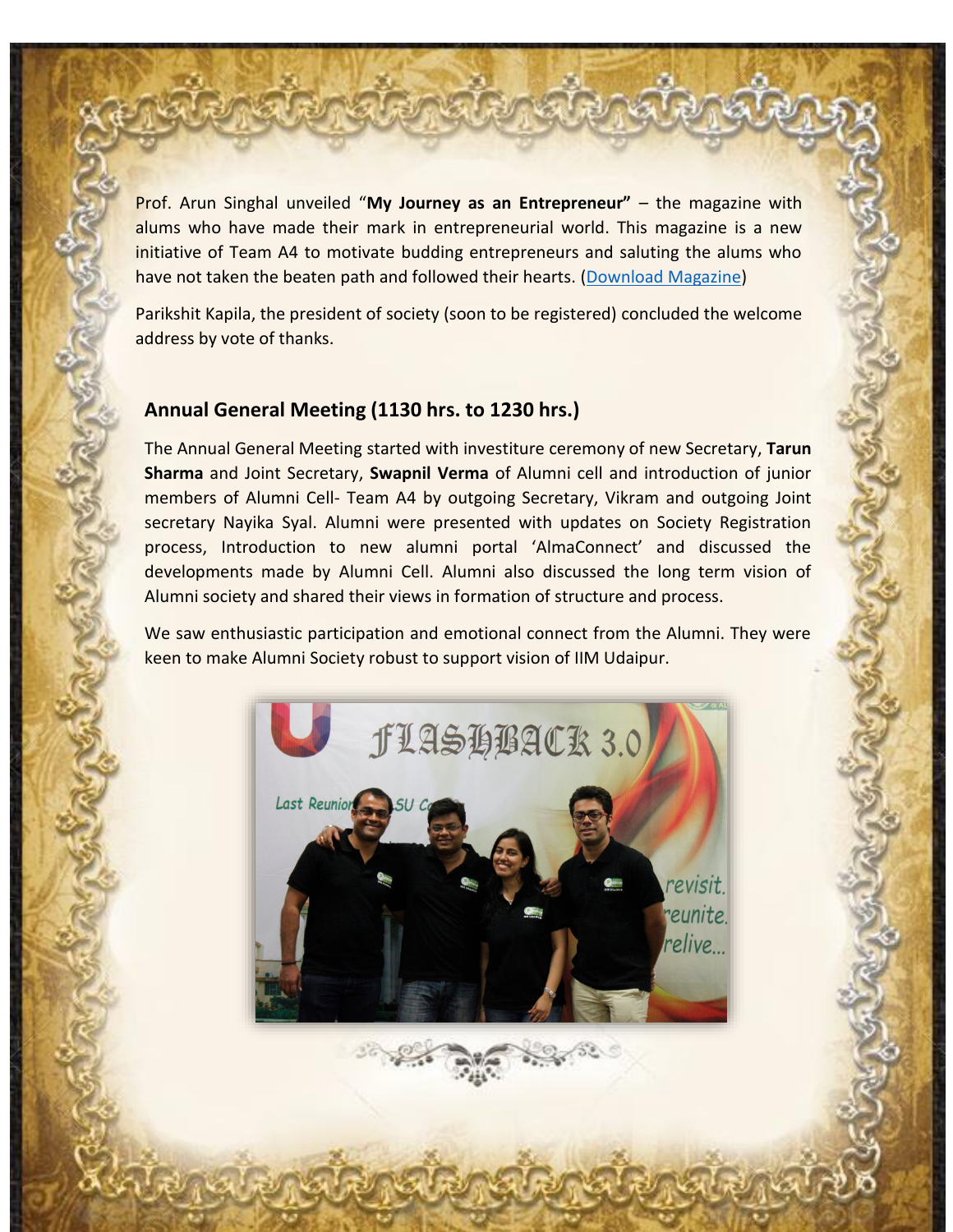#### **Food Festival (1300 hrs. to 1500 hrs.)**

The MessComm and the CulComm organized the Punjabi and Lucknowi Food Festival for the alumni, faculty and the students. The theme depicted a great display of the Punjabi culture and hospitality wherein all juniors themselves served food as a gesture of love and affection for the entire IIMU community. The faculty also enjoyed a great deal and encouraged the ongoing tradition of the institute.

#### **FlashBack Cup (1600 hrs. to 1800 hrs.)**

After the interaction and the sumptuous lunch, Team A4 in association with Lakesiders, the sports committee organized the Flashback Cup 2016. This was a cricket match where the Alumni had to compete with rest of IIMU community to beat the sweat out. The Alumni defeated the defending champions, the students this time and won the FLASHBACK CUP. Some of the memories of college days were relived and we could see a rush of energy and enthusiasm in the participants as well the supporters.



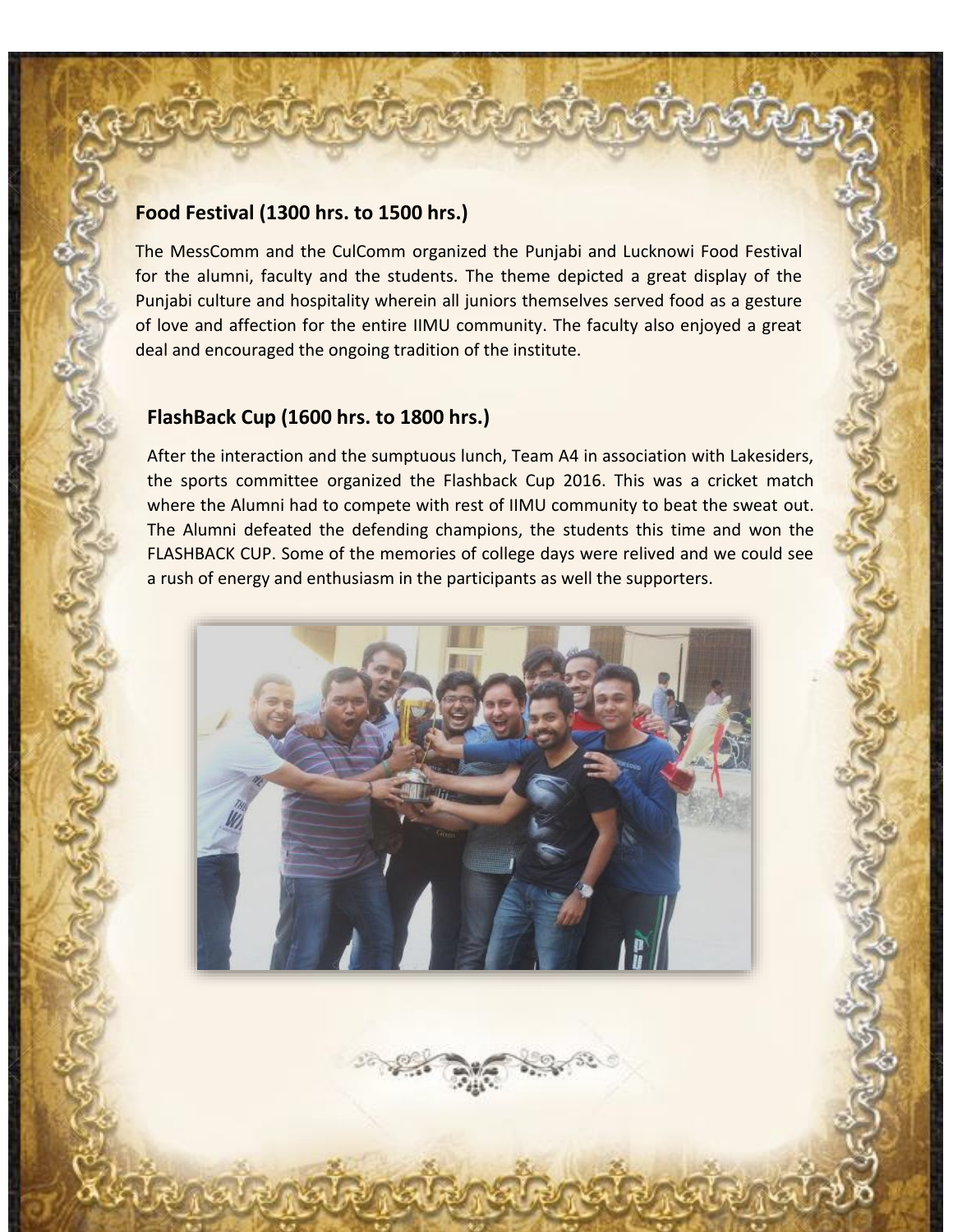#### **Octaves Rock Band Performance (1800 hrs. to 1830 hrs.)**

Octaves celebrated the scintillating win of the Alumni by rock band performance. Animesh, Ashutosh, Kuntal and Siddharth Bhattacharya won the hearts of the audience.

#### **Dinner (2000 hrs. to 2230 hrs.)**

Amidst the swirling winds, the Alumni were taken for an exclusive dinner along with the A4 team members to Lal Bagh restaurant where the third edition of the annual Alumni magazine "THE THUMP" was also released. The alumni just got immersed into the college day's memories and nostalgia could be sensed in the air. [\(Download](https://drive.google.com/open?id=0B6X-i0_thOVGSFZrV0s5Vk5BSXc) Magazine)



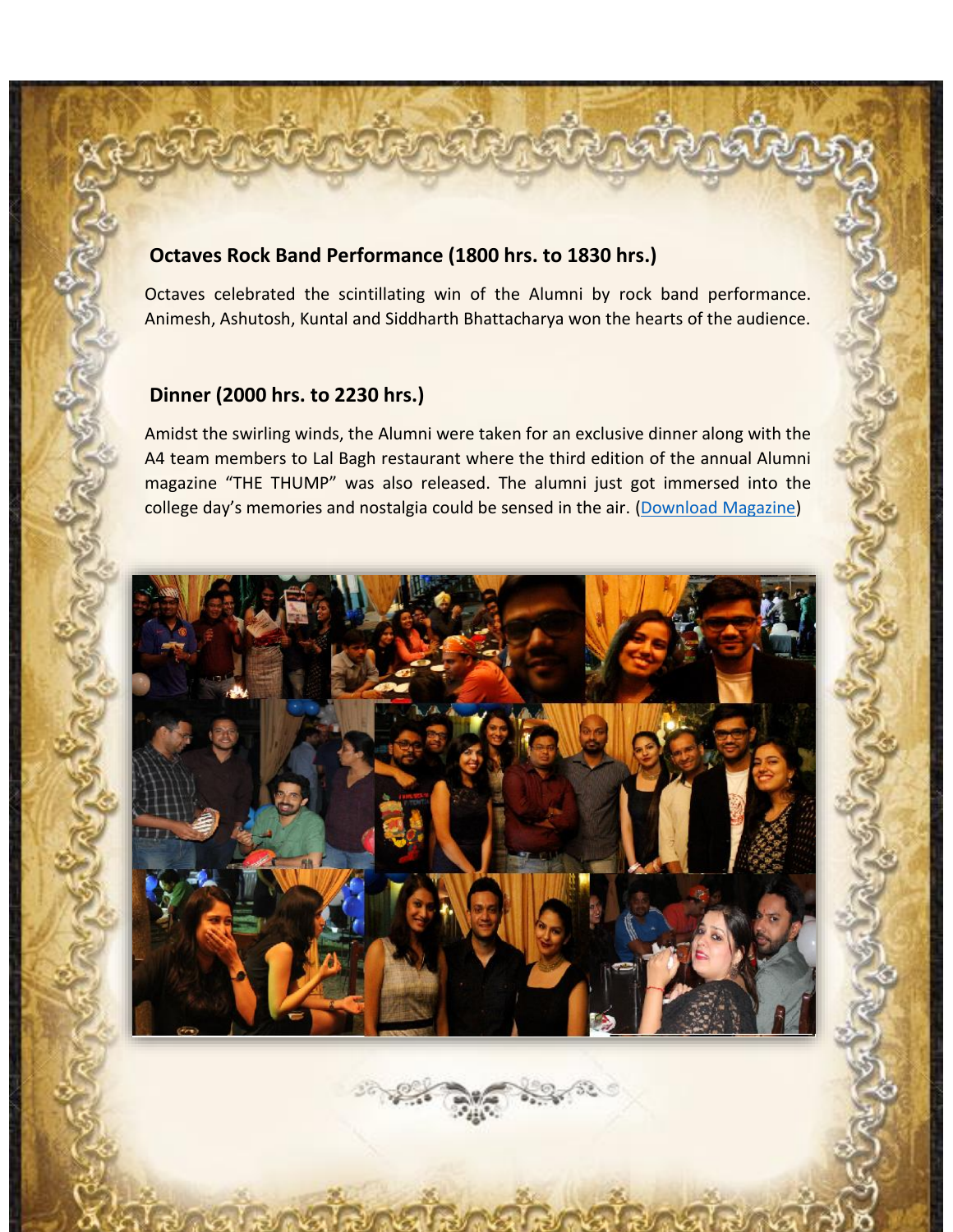#### **The Alumni DJ Night (2300 hrs. to 0100 hrs.)**

Post dinner all the alumni were brought back to the campus wherein all students including PGP's as well as PGPX had already gathered to welcome their seniors and super-seniors and accompany them on the Dance floor. This proved to be an informal meeting with the alumni where alums shared their experiences in the corporate world and influenced the juniors on how to take the way forward. The party ended on a high note.

#### **The Balicha Trip (next day)**

Looking at the curiosity of the Alumni on the new Balicha Campus, our director Sir, Prof. Janat Shah, offered a trip to Balicha Campus. Next morning team A4 arranged the adhoc Balicha Trip with the help of Shabbir sir and Col. Dinker sir.

Alums were very proud and amazed by looking at the Balicha.

#### **Gratitude**

With the successful completion of the third edition of FLASHBACK, Team A4 would like to extend their sincere gratitude to **Prof. Janat Sir** and **Sasi Nair Sir** for their unflinching support, **Col. Dinkar Hiteshi** and **Shanu Ma'am** for guiding us through thick and thin, Our mentor **Prof. Arun Singhal** who has always been a great support, **William** who has always taken painstaking effort to make us better, **Shabbir sir, Kiran Sir** and Faculty members who took out time to grace the occasion; and **the office staff** who helped us making the arrangements.

Also, thanks to **Team Lakesiders** and **Team CodeRed** for thrilling entertainment, **MessComm** and **CulComm** for organizing the wonderful food fest and **Team Octaves** for their rock band performance.

Special thanks to **Vignesh** and **Kalikota** who captured all the beautiful moments; and **Jashan, Sanjay** and **Ashwin** for their utmost dedication towards the successful completion of the event.